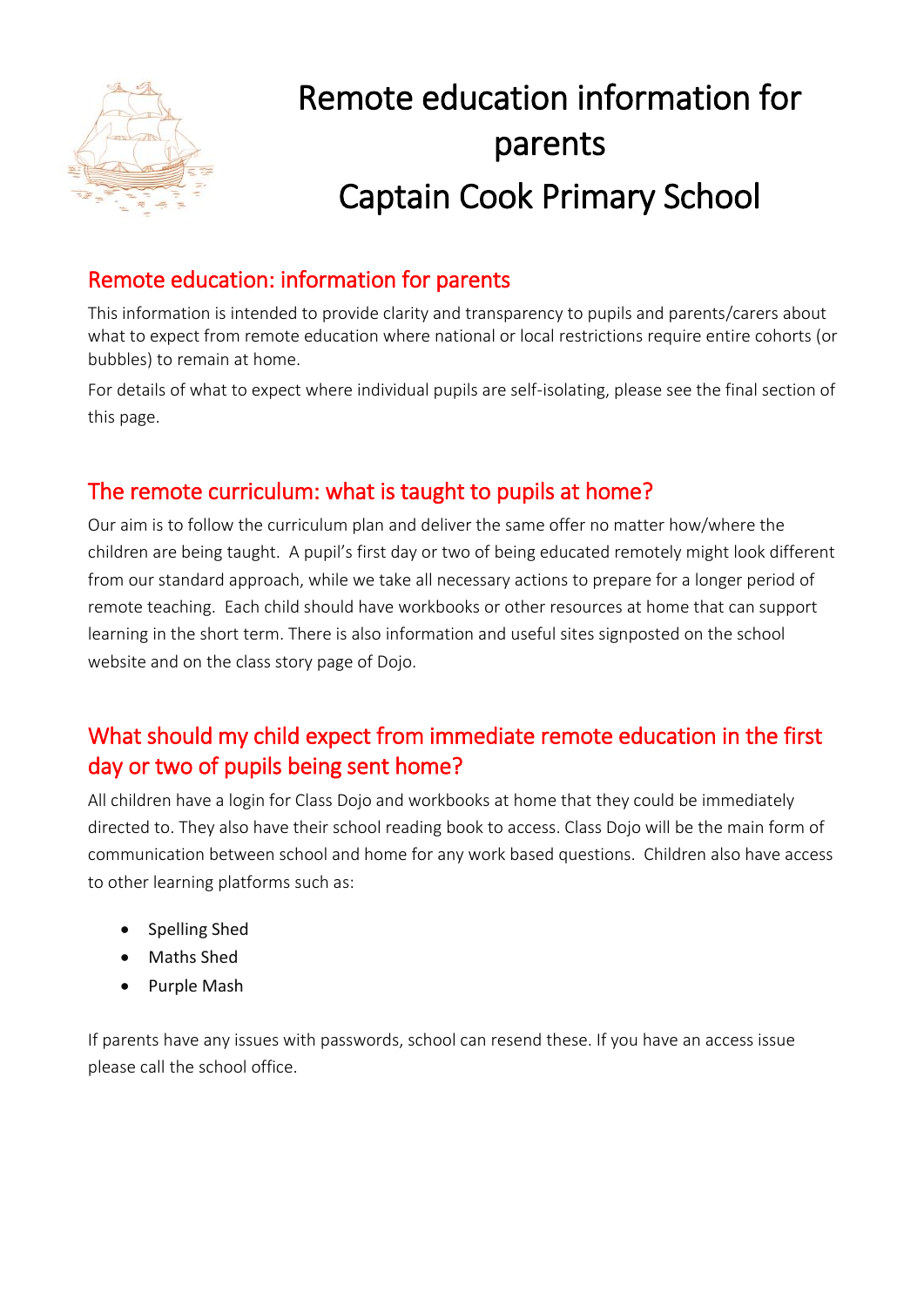## Following the first few days of remote education, will my child be taught broadly the same curriculum as they would if they were in school?

- We teach the same curriculum remotely via Microsoft Teams as we do in school. This will ensure that when the children all do return to school the curriculum coverage will be the same.
- Some adaptations for subjects taught may have to be made e.g. you may not have all the resources at home for scientific experiments.

#### Remote teaching and study time each day

## How long can I expect work set by the school to take my child each day?

Our remote education offer follows the same timetable as the children would have in school. All children are expected to be logged on to their first Teams lesson by 9.00am. Live lessons are conducted from Year 1 upwards and the timetable is set at the beginning of the day (A total of 4 hours teaching). All resources are uploaded onto Class Dojo by 4.30pm the previous day. This enables families who are unable to access the live lessons to follow the same teaching and learning as their peers. Any child not attending the live sessions and/ or uploading the work set by their teachers will receive a welfare call to offer further support.

Nursery and Reception children not attending school are sent a weekly work pack with all work being covered in class together with an explanation for adults on how to support them to complete it. Weekly phone calls are also made to families to offer further support. Videos, presentations and messages are regularly posted on Class Dojo to complement the work going on in class.

#### Accessing remote education

#### How will my child access any online remote education you are providing?

The school is using Class Dojo and Microsoft Teams as its online learning platform. It is the full package of communication and learning.

Other resources will also be signposted on a regular basis:

- White Rose Maths
- Oxford Owl
- The Oak Academy
- YouTube
- $\bullet$  BBC Bitesize
- TT Rockstars
- Purple Mash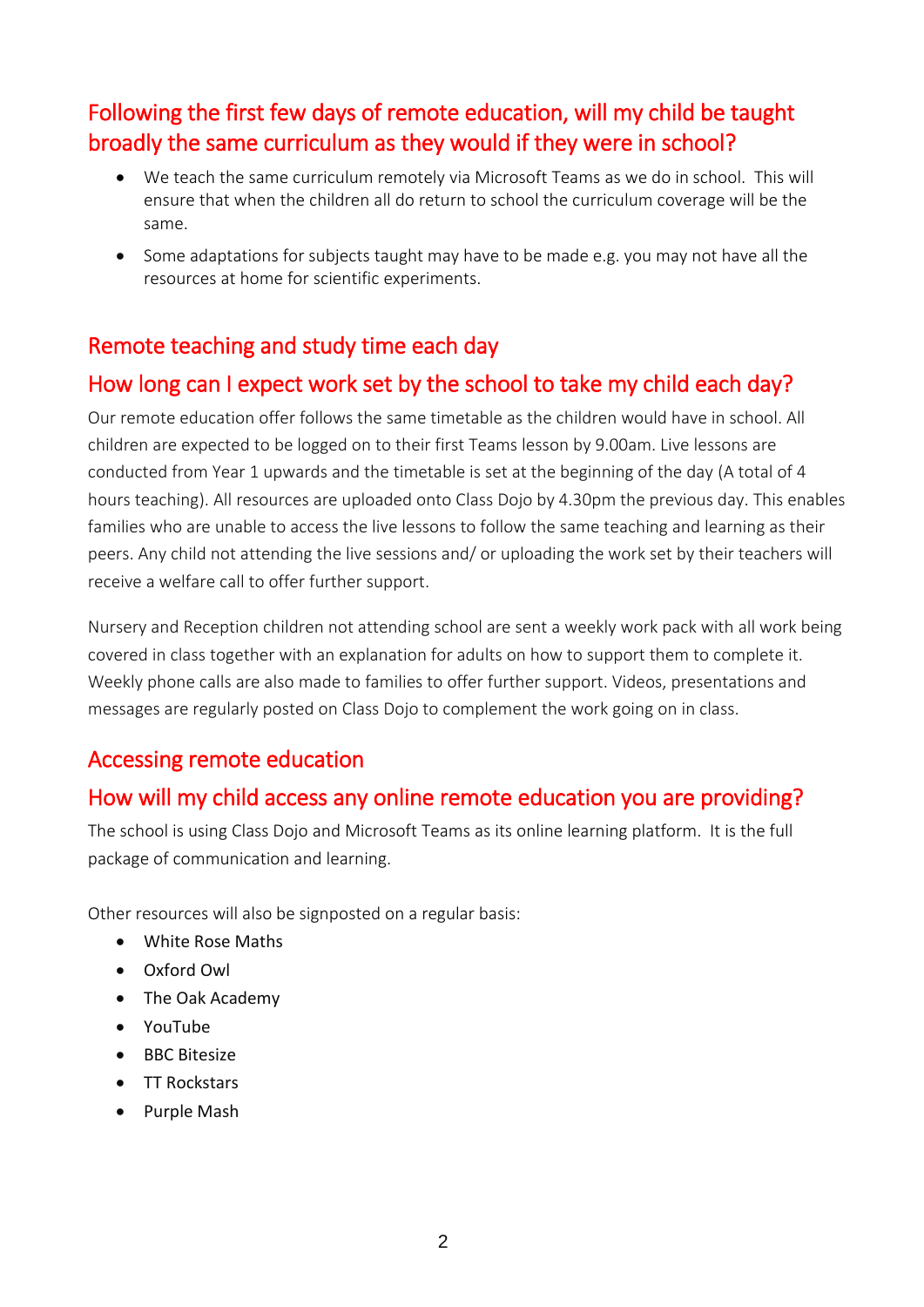## If my child does not have digital or online access at home, how will you support them to access remote education?

We recognise that some pupils may not have suitable online access at home. We take the following approaches to support those pupils to access remote education:

- We have applied for laptops from the DfE and will prioritise Key Stage 2 pupils and those who have a Social Worker or in receipt of Pupil Premium.
- The Local Authority have introduced a laptop loan scheme. We will lend laptops to parents as these become available and will ask parents to sign an agreement to say they will return them in good condition when remote learning has ended. We may also be able to provide routers or dongles to enable internet connection if requested.
- If required, school can support with work packs and work books. Feedback about what is required should be communicated with the school.
- Feedback can be emailed or shared during the telephone calls home. We encourage parents to get in touch if issues arise so learning time is not lost.

## How will my child be taught remotely?

We use the following approaches to teach pupils remotely:

- a structured approach each day a time table which matches that in school is followed
- our primary approach is live Teams lessons throughout the day
- recorded teaching inputs and modelling may be used
- if requested, printed paper packs produced by teachers
- workbooks for Year 1-6 (the children already have these at home)
- links to websites may also be used e.g. White Rose Maths
- as far as possible the children will follow the curriculum due to be taught over the time frame.
- Children will submit work and feedback will be provided on a daily basis

#### Engagement and feedback

## What are your expectations for my child's engagement and the support that we as parents and carers should provide at home?

- We would like children to engage in remote learning every school day and to do their best to complete all the activities set by the class teacher. Teachers and teaching assistants will be monitoring engagement of pupils and will contact parents if they have any concerns in this respect or to offer support with any technical issues or difficulties for pupils in engaging with remote education.
- Parents are asked to establish routines for learning and regular breaks, as well as guidance and checking of work that the child has completed. Whilst we encourage children to complete work independently wherever possible we recognise that younger children and older children with special educational needs will need more support from adults e.g.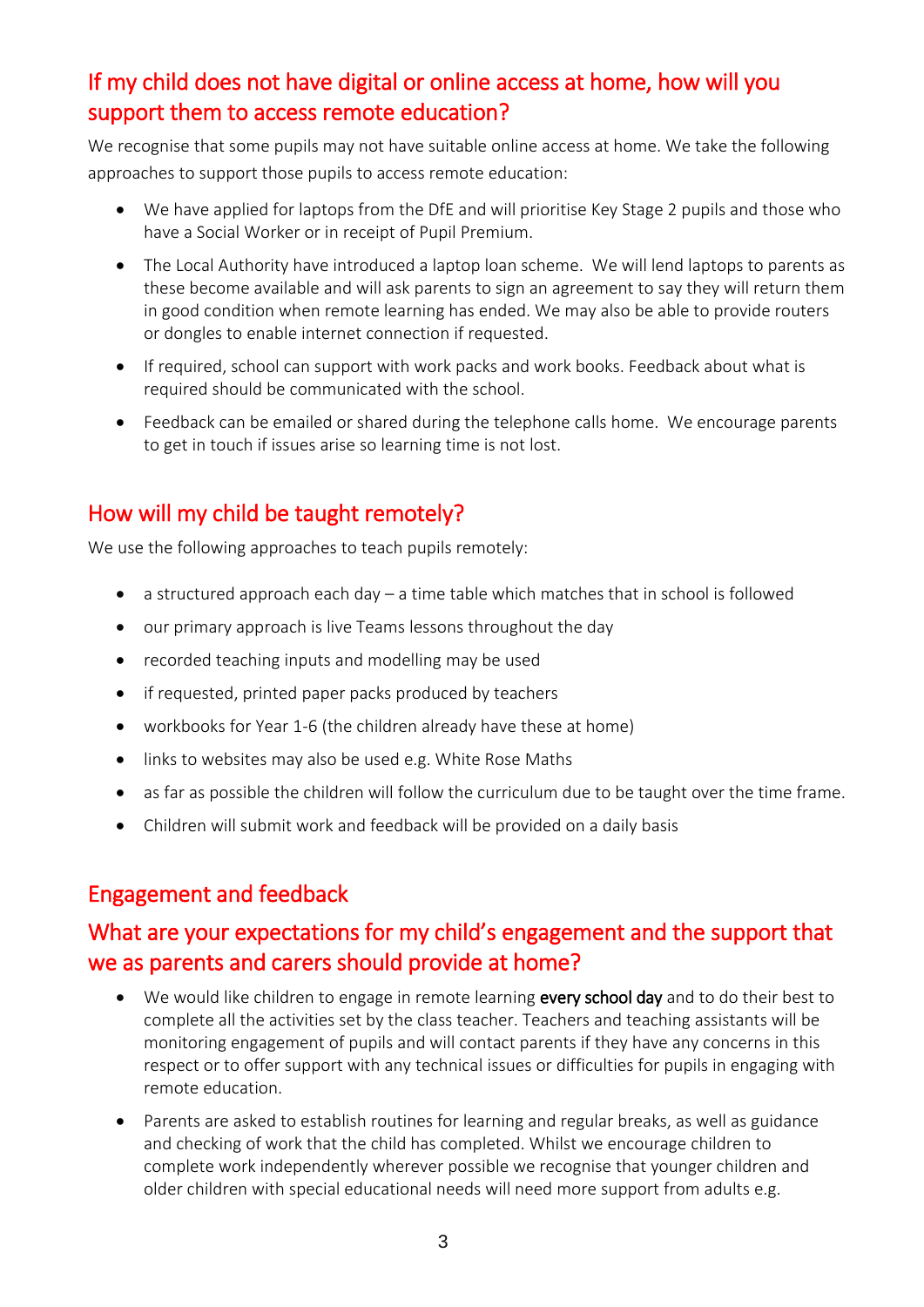listening to your child read, explaining instructions for a task and providing plenty of encouragement and praise for their efforts.

- Parents are also asked to remind their child of the need to follow our e-safety rules and to stay focused on the tasks set. They should report any e-safety concerns to school. There is a section on our website with information on e-safety and how to report concerns.
- We are also aware that parents/carers often have more than one child at home and they are also trying to balance their own home working. Please just do the best you can.

## How will you check whether my child is engaging with their work and how will I be informed if there are concerns?

- Teachers monitor the engagement of each child. Where there are gaps in engagement or a child is struggling to submit work, support will be offered.
- School will endeavour to support in any way we can to ensure each child receives a balanced and broad education in line with the curriculum expectation for their year group.

#### How will you assess my child's work and progress?

Feedback can take many forms and will depend on the type of work set. Feedback is not only used to give praise but also to support improvements and move the learning forwards. Feedback also supports parents and carers in how they can help their child/children.

- feedback on Class Dojo will be provided in a timely fashion. Teachers try to give feedback so the children can respond and improve their work.
- response to parental questions will be over Class Dojo, the telephone or email
- whole class feedback may be given to address common misconceptions
- individual misconceptions will be addressed when required
- work will be aspirational but accessible

#### Additional support for pupils with particular needs

## How will you work with me to help my child who needs additional support from adults at home to access remote education?

We recognise that some pupils, for example some pupils with special educational needs and disabilities (SEND), may not be able to access remote education without support from adults at home. We acknowledge the difficulties this may place on families, and we will work with parents and carers to support those pupils in the following ways:

- Pupils with SEND may require lots of over-learning and repetition to become secure with a skill or concept. Some children will need physical objects to help them to complete a task e.g. using buttons for a counting task or using sweets to learn about number fractions.
- They may need learning to be broken down into small steps and the task may be scaffolded, with scaffolds taken away gradually to enable pupils to become more independent.